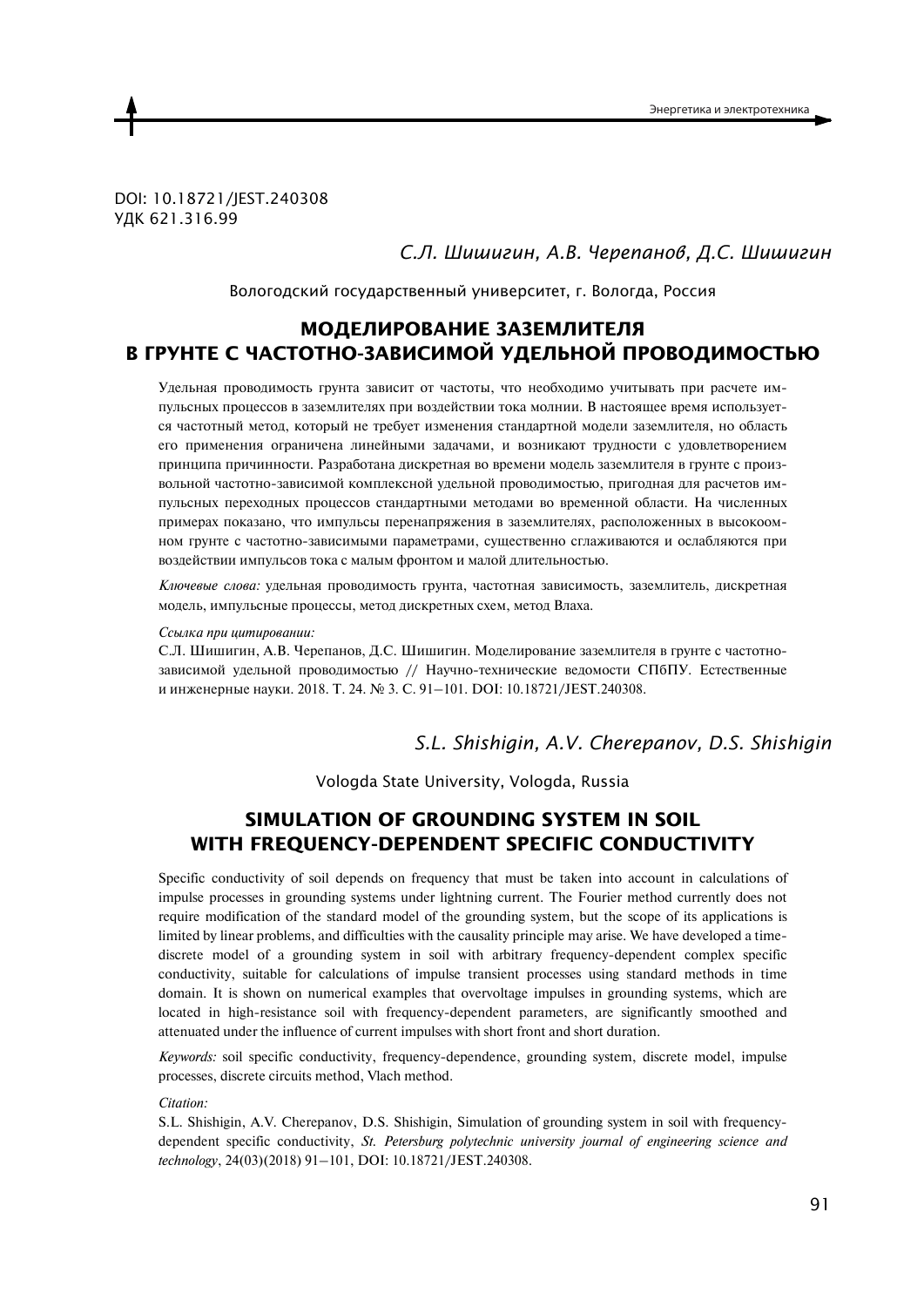### Введение

Расчеты заземлителей систем молниезащиты воздушных линий (ВЛ) и электрических подстанций (ПС) в настоящее время проводятся в моделях земли (грунта), электрические параметры которых не зависят от частоты. В действительности удельная проводимость и диэлектрическая проницаемость грунта являются частотно-зависимыми параметрами, что установлено многими исследователями начиная с открытия частотных свойств электролитов П. Дебаем и Х. Фалькенхагеном (1928 г.) и работ K.S. Cole, R.H. Cole (1941 г.).

Согласно современным экспериментальным данным [1-3] удельная проводимость высокоомного грунта на частоте 1 МГц в несколько раз больше, чем на частоте 100 Гц, а относительная диэлектрическая проницаемость грунта на низких частотах составляет тысячи единиц (вместо привычных 5-30). Учет этих факторов в моделях грунта приводит к снижению на  $30-100\%$  рассчитываемых значений сопротивления заземлителей [2-5] и перенапряжений ВЛ [6, 7] при втором и последующих импульсах тока молнии.

Таким образом, традиционная модель грунта с удельной проводимостью, измеренной на низкой частоте и принимаемой постоянной во всем частотном диапазоне тока молнии (25 кГц - 1 МГц) и импульсных помех на ПС (до нескольких МГц), не является адекватной: при ее использовании проектные решения для районов с высокоомным грунтом (скальный, мерзлый), характерным для многих регионов России, могут оказаться неэффективными.

Расчеты импульсных процессов в заземлителях обычно проводятся во временной области, но в грунте с частотно-зависимыми параметрами исследователи выбирают частотный метод [2-7]. Причина понятна: переход к модели грунта с частотно-зависимыми параметрами не требует изменения модели заземлителя и компьютерных программ. Однако область применения частотного метода ограничена линейными задачами, что исключает как расчеты заземлителей с учетом нелинейности магнитной проницаемости стальных стержней и удельной проводимости грунта из-за разрядных процессов при больших токах, так и грозозащиту ВЛ и ПС с учетом нелинейных элементов.

Кроме того, при расчете заземлителей в грунте с частотно-зависимыми параметрами частотным методом происходит нарушение принципа причинности - при нулевом токе в начальный момент времени напряжение не равно нулю [8-11]. Причина - ограниченный частотный диапазон экспериментальных данных. Итерационные методики [9], экстраполяция экспериментальных данных [9, 10], подбор длительности наблюдения за переходным процессом [11] устраняют проблему, но увеличивают трудоемкость решения.

Таким образом, при переходе к моделям грунта с частотно-зависимыми параметрами расчеты импульсных процессов в заземлителях следует проводить во временной области, однако преградой на этом пути является отсутствие эффективных методик моделирования частотнозависимых параметров во временной области.

Цель работы - предложить модель заземлителя в грунте с частотно-зависимыми электрическими параметрами для расчета импульсных процессов во временной области стандартными методами.

# Физические процессы, определяющие частотные свойства электропроводности грунта

Частотные свойства электрических параметров грунта являются предметом изучения в электроразведке [12]. Проводимость грунта обусловлена наличием электролита (вода с растворенными солями). Ток в электролите представляет собой движение ионов, что приводит к перемещению вещества электролита. Под действием внешнего поля электролит поляризуется, возникает внутреннее электрическое поле, направленное встречно внешнему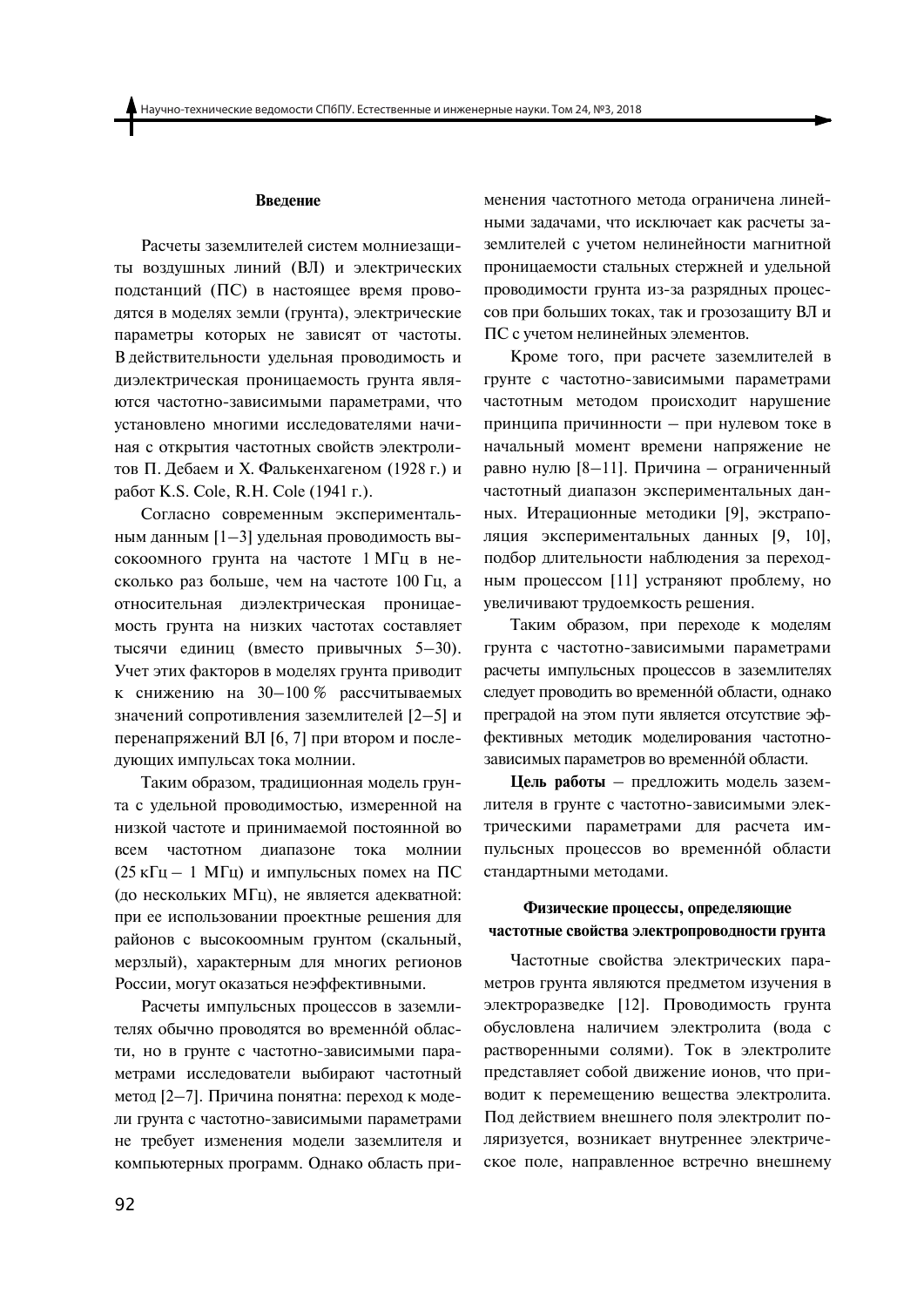полю, что препятствует протеканию тока и снижает проводимость. На низких частотах внешнее и внутреннее поля действуют синхронно, поэтому удельная проводимость от на низкой частоте - действительная величина.

С увеличением частоты начинает сказываться инерционность процессов диффузии ионы не успевают переместиться вслед за внешним полем, поэтому процессы поляризации ослабевают, а удельная проводимость увеличивается по сравнению с  $\sigma_0$ . При импульсном воздействии внутреннее поле запаздывает во времени. При гармоническом воздействии внутреннее поле отстает по фазе, соответственно в этом случае удельная проводимость комплексная величина ( $\sigma = \sigma_R + i\sigma_I$ ).

На частотах в сотни килогерц необходимо учитывать ток электрического смещения в грунте. Плотность полного тока

$$
J=\sigma E+j\omega\epsilon E,
$$

где  $E$  - напряженность электрического поля.

Тогла комплексная удельная проводимость грунта

$$
\sigma(j\omega) = \sigma + j\omega \varepsilon = \sigma_R + j\omega \varepsilon'
$$

где  $\epsilon' = \epsilon + \sigma_l/\omega$  — эквивалентная кажущаяся диэлектрическая проницаемость грунта.

Из полученного выражения становятся понятными огромные величины относительной диэлектрической проницаемости грунта с частотно-зависимыми параметрами - тысячи единиц [1-3] на низкой частоте. Они определяются мнимой частью комплексной удельной проводимости. С увеличением частоты эквивалентная диэлектрическая проницаемость уменьшается и (в мегагерцовом диапазоне) стремится к типовым значениям для грунта.

# Частотные зависимости электропроводности грунта

Согласно модели Cole - Cole комплексная удельная проводимость электролита имеет вид

$$
\sigma(j\omega) = \sigma_0 + \sigma_0 \frac{\gamma(j\omega\tau)^c}{1 + (1 - \gamma)(j\omega\tau)^c},
$$
 (1)

где от - удельная проводимость при низкой частоте; ω - угловая частота, τ - время релаксации электролита,  $\gamma$  - поляризуемость электролита,  $c$  показатель степени (при  $c = 1 -$ модель Дебая).

В задачах электроразведки параметры формулы (1) определяются в ходе интерпретации данных индукционного зондирования земли [12]. С внедрением частотно-зависимых моделей грунта этот подход будет востребован и для расчета заземлителей, но в настоящее время измеряется только  $\sigma_0$ .

Частотные зависимости удельной проводимости и диэлектрической проницаемости грунта в удобной для практического применения форме получены в работах Скота, Смита и Лонгмаера, Мессира, Висакро и Портела, Алипио и Висакро. Они приведены в обзоре [8] и продублированы в [11] с учетом изменений [2]. По результатам исследования [11] ограничимся двумя частотными зависимостями.

Согласно Мессиру, в частотном диапазоне 100 Гц  $-1$  МГц

$$
\sigma(f) = \sigma_0 \left( 1 + \sqrt{\frac{4\pi f \varepsilon_{\infty}}{\sigma_0}} \right); \ \varepsilon_r(f) = \frac{\varepsilon_{\infty}}{\varepsilon_0} \left( 1 + \sqrt{\frac{\sigma_0}{\pi f \varepsilon_{\infty}}} \right), \ (2)
$$

где о<sub>0</sub>, См/м - удельная проводимость грунта на частоте 100 Гц;  $\varepsilon_{\infty}$  - диэлектрическая проницаемость на высокой частоте (далее используем обозначение  $\varepsilon$ ). Эта модель получена достаточно давно, однако удобна в методическом плане для последующей реализации во временной области.

Согласно Алипио-Висакро [2], в частотном диапазоне 100 Гц - 4 МГц

$$
\sigma(f) = \sigma_0 + Kf^{\alpha};
$$
  
\n
$$
\varepsilon_r(f) = \frac{\varepsilon_{\infty}}{\varepsilon_0} + \frac{\tan(\alpha \pi/2) \cdot 10^{-3}}{2\pi\varepsilon_0} Kf^{\alpha-1};
$$
 (3)

$$
K = \alpha_0 h(\alpha_0) \cdot 10^{-6\alpha}; \ \ h(\alpha_0) = 1,26\sigma^{-0.73}; \ \alpha = 0,54,
$$

где  $\sigma_0$ , мСм/м. Это современная модель грунта, частотный диапазон которой достаточен для решения задач молниезащиты и электромагнитной совместимости.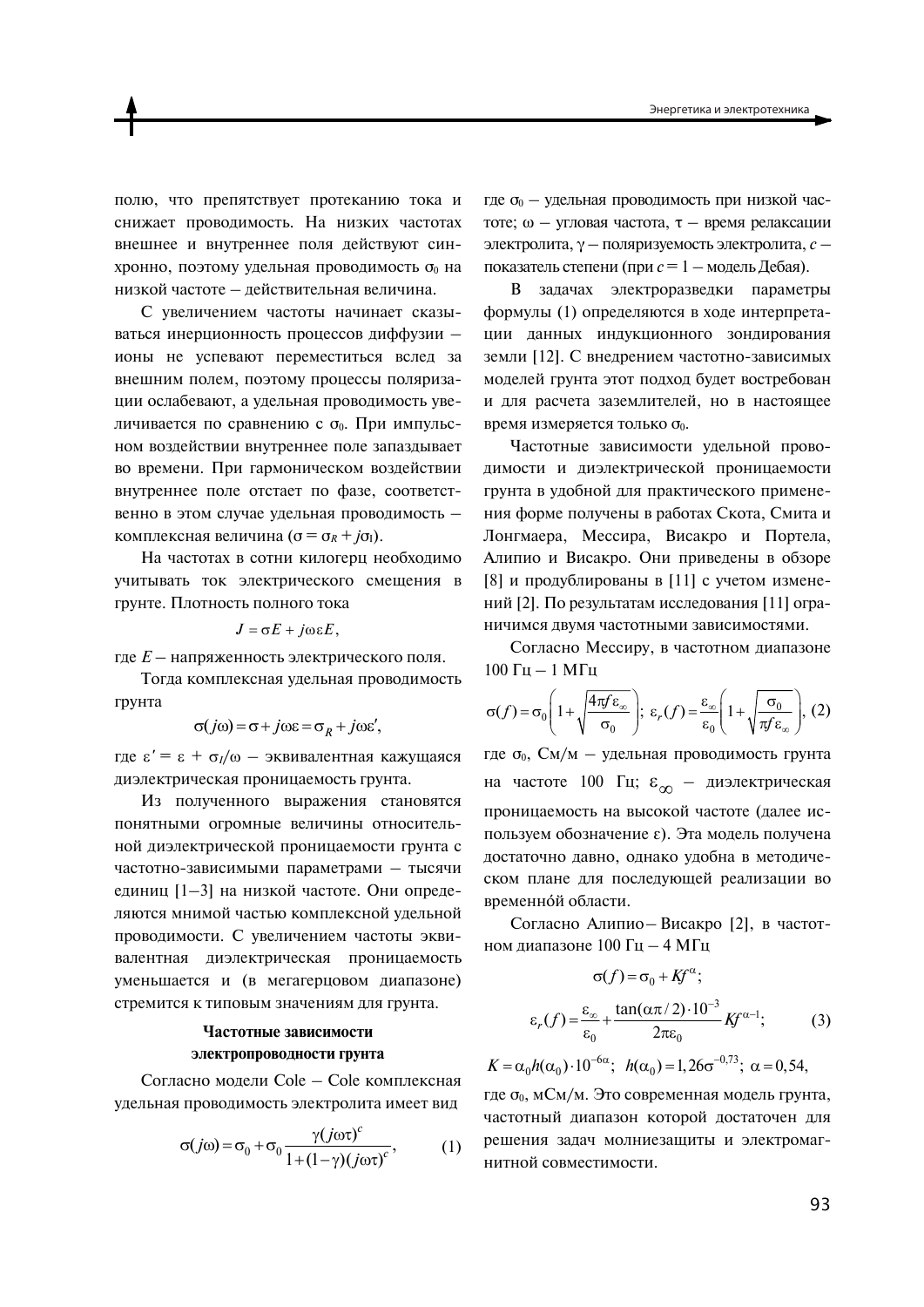

Рис. 1. Частотные зависимости модуля удельной проводимости (а) и относительной диэлектрической проницаемости грунта по модели Алипио-Висакро (б) при  $\sigma_0$ , равном 10 (1), 1 (2), 0,5 (3) и 0,2 (4) мСм/м

Fig. 1. Frequency-dependence of module of specific conductivity  $(a)$  and soil specific permittivity according to the Alipio–Visacro model (6) when:  $1 - \sigma_0 = 10 \text{ mS/m}$ ;  $2 - \sigma_0 = 1 \text{ mS/m}$ ;  $3 - \sigma_0 = 0.5 \text{ mS/m}$ ;  $4 - \sigma_0 = 0.2 \text{ mS/m}$ 



Рис. 2. Полевая (а) и цепная (б) молели заземлителя Fig. 2. Grounding system field  $(a)$  and circuit  $(b)$  models

Согласно (3) удельная проводимость грунта на частотах в сотни килогерц может быть в несколько раз больше, чем на низких частотах (рис. 1, а), а кажущаяся относительная диэлектрическая проницаемость может достигать тысяч единиц на низких частотах (рис. 1, б).

### Существующая модель заземлителя

Цепно-полевая модель заземлителя в грунте с постоянными удельной проводимостью и диэлектрической проницаемостью (рис. 2), позволяющая рассчитать его полевые (распределение потенциала и напряженности) и цепные (токи и напряжения) параметры, разработана в [13]. Заземлитель дробится на элементы малой длины (рис. 2, а), что позволяет рассчитать их электромагнитные параметры - матрицы собственных и взаимных проводимостей растекания G, емкостей C, индуктивностей М в статическом приближе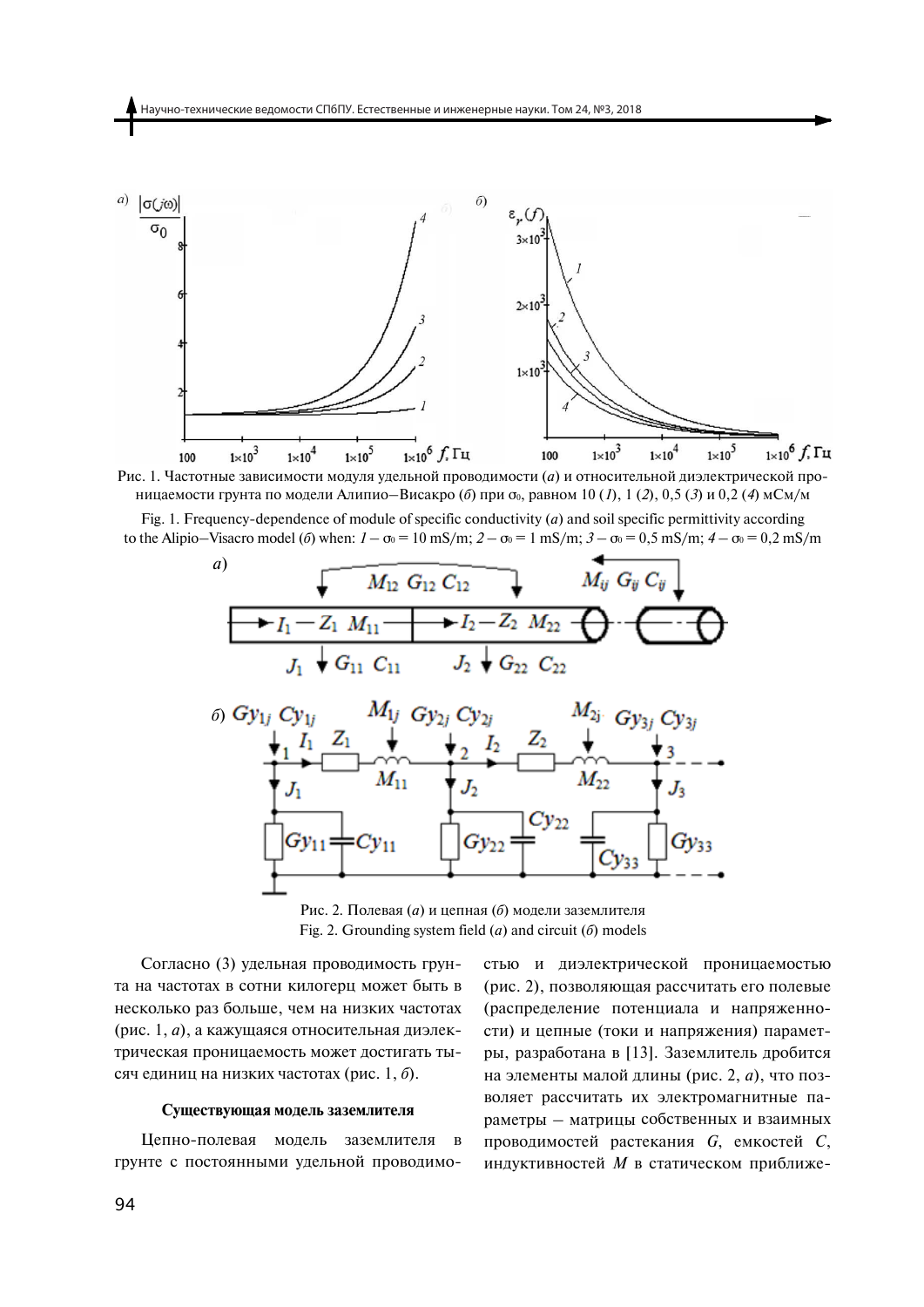нии (аналитически). Полевой молели (рис. 2. а) ставится в соответствие цепная модель, состоящая из электро-магнитосвязанных Пчетырехполюсников (рис. 2, б). Матрицы  $G$  и С, определенные в средних точках элементов полевой модели, преобразованы в узловые матрицы  $G_y$  и  $C_y$  цепной модели.

При переходе к модели грунта с частотнозависимыми параметрами элементы матриц  $G$ и С зависят от частоты. Эти изменения не приводят к изменению существующей модели заземлителя при условии, что расчеты импульсных процессов проводятся в частотной области. Однако ограничения и трудности частотного метода, описанные ранее, заставляют нас от него отказаться.

Расчет элементов матриц  $G$  и  $C$  в грунте с частотно-зависимыми параметрами во временной области и их схемные модели - предмет дальнейшего рассмотрения.

# Методы расчета импульсных процессов во временной области

Метод дискретных схем - наиболее распространенный численный метод расчета переходных процессов во временной области, используемый, например, в программе ЕМТР.

Временной интервал разбивается на  $N$  равных шагов малой длины h. Индуктивности и емкости в цепной модели заземлителя (рис. 2. б) моделируются дискретными резистивными схемами с постоянными сопротивлениями и проводимостями и переменными источниками ЭДС и тока, учитывающими начальные условия каждого шага (рис. 3). Расчет переходного процесса сводится к пошаговому расчету резистивных схем.

Метод Влаха [14] - численный вариант операторного метода, аналогичный методу дискретных схем, с той разницей, что параметры дискретных схем (см. рис. 3) - комплексные. Это более точный, но и более трудоемкий метод по сравнению с методом дискретных схем.

В обоих методах трудности вызывает учет частотно-зависимых сопротивлений и проводимостей. Среди известных методик расчеты на эквивалентной частоте тока молнии  $f = 0.25T_1$ , где  $T_1$  - длительность фронта импульса, неточны. Замена сопротивления  $z(i\omega)$ схемой замешения с близкими частотными свойствами существенно увеличивает число элементов в модели заземлителя и трудоемкость расчета. Замена частотной функции  $\sigma(i\omega)$  на временную функцию  $\sigma(t)$  в виде степенного ряда [15] пригодна для расчетов при нулевых начальных условиях, но ее нельзя применить в шаговых алгоритмах метода дискретных схем и метода Влаха.

Универсальная метолика молелирования частотно-зависимого сопротивления  $z(i\omega)$  во временной области дискретной схемой (рис. 3, а) разработана в работе [13]. Эта методика применима и для моделирования частотнозависимой проводимости  $y(j\omega)$  во временной области дискретной схемой (рис. 3, б).



Рис. 3. Дискретная схема индуктивности (*a*) и емкости (*б*) на временном шаге  $k$ Fig. 3. Discrete circuit of inductance (*a*) and capacitance (*b*) at time step  $k$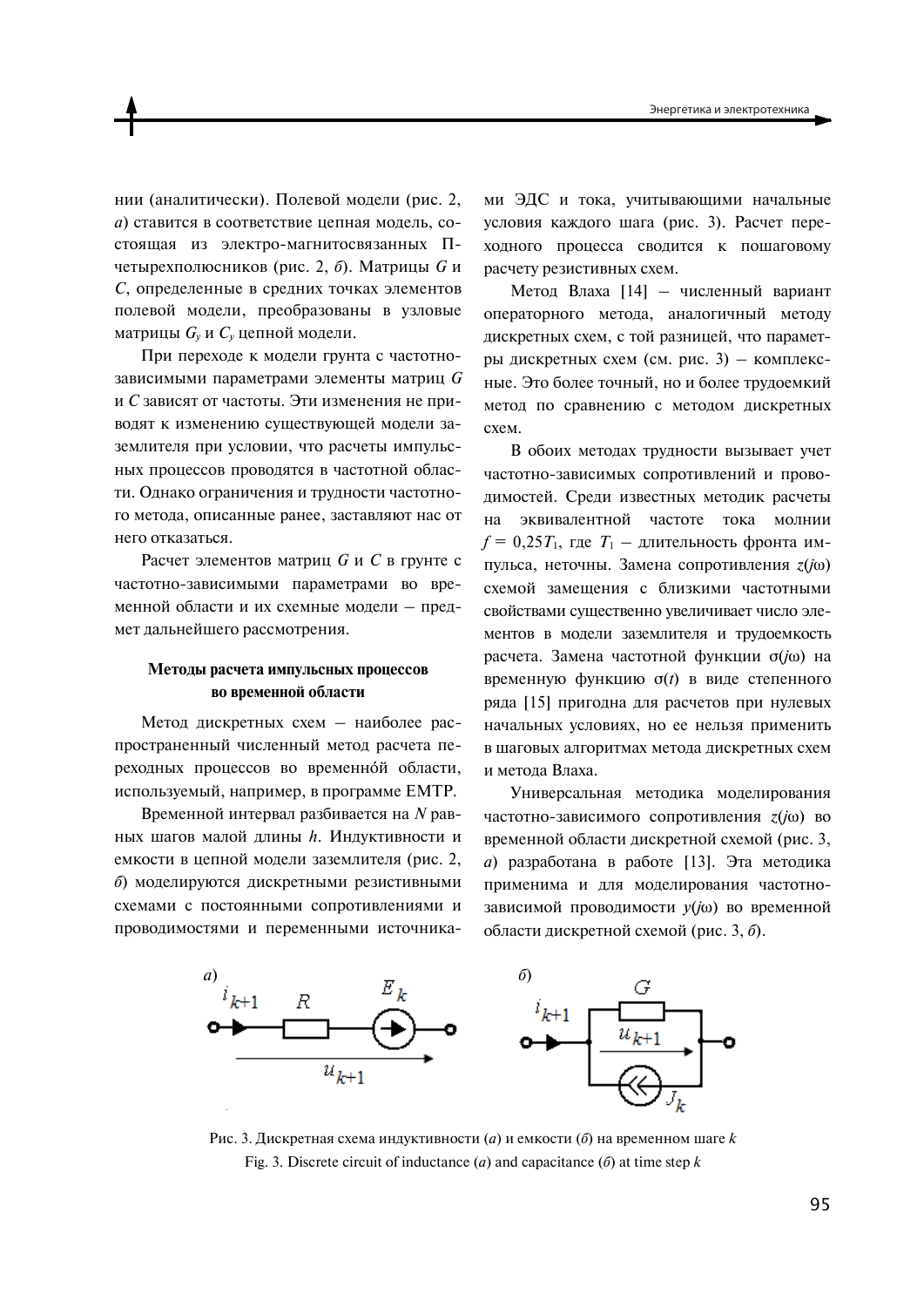## Дискретная во времени модель заземлителя в грунте с частотно-зависимыми параметрами

Пусть задана комплексная проводимость  $y(j\omega)$ . Следуя [13], перейдем к ее операторному изображению *Y(s)*, дважды проинтегрируем в пространстве изображений и, перейдя к оригиналу, получим переходную проводимость  $y(t) = L^{-1}[Y(s)/s^2]$ . Величина  $y(t)$  численно равна току переходного процесса при включении цепи под напряжение единичного наклона  $u(t) = t$ . Дискретная переходная проволимость кажлого k-го шага

$$
Y_k = \frac{y(kh + h) - y(kh)}{h}, \ \ k = 0 - (N - 1).
$$

Тогда искомые параметры схемы (рис. 3, 6) равны

$$
G = Y_0; \ J_0 = 0;
$$
  

$$
J_{k+1} = Y_0 u_{k+1} - \sum_{m=1}^k (Y_{k-m} - Y_{k-m+1}) u_m; \ k = 0 - (N - 1),
$$
<sup>(4)</sup>

где  $G$  – проводимость;  $J_k$  – источник тока, задающий начальные условия k-го шага.

Таким образом, произвольная частотнозависимая проводимость у(јо) моделируется дискретной схемой (рис. 3, 6) во временной области аналогично емкости.

Для реализации описанной методики удельная проводимость грунта должна быть записана в комплексной форме σ(*j*ω), как в модели Cole-Cole (1), в то время как зависимости (2), (3) этому условию не удовлетворяют.

Преобразуем модель Мессира (2):

$$
\sigma(j\omega) = \sigma(f) + j\omega \varepsilon_0 \varepsilon_r(f) =
$$

$$
= \sigma_0 \left( 1 + \sqrt{\frac{4\pi f \varepsilon}{\sigma_0}} \right) + j\omega \varepsilon_0 \frac{\varepsilon}{\varepsilon_0} \left( 1 + \sqrt{\frac{\sigma_0}{\pi f \varepsilon}} \right),
$$

откуда

$$
\sigma(j\omega) = \sigma_0 + j\omega\varepsilon + 2\sqrt{j\omega\varepsilon\sigma_0},\tag{5}
$$

где обозначения те же, что и в (2).

Сопоставляя (5) и (1), видим, что модель Мессира - частный случай модели Cole-Cole при  $c = 0.5$ ,  $n = 1$ ,  $\tau = 4\varepsilon/\sigma_0$ , где обозначения те же, что в (1). Постоянная релаксации электролита т здесь хорошо согласуется с постоянной времени RC цепи. Таким образом, комплексная форма записи (5) более компактна и «физична», чем оригинал (2).

Комплексная проводимость элемента заземлителя в грунте с удельной проводимостью  $(5)$  равна

$$
Y(j\omega) = G + j\omega C + 2k_g \sqrt{j\omega \varepsilon \sigma_0},\qquad (6)
$$

где первые два слагаемых определяют активно-емкостную проводимость заземлителя в классической модели грунта, третье слагаемое определяет увеличение проводимости с увеличением частоты. Например, для стержня длиной *l*, радиусом *R* в однородной среде

$$
G = k_g \sigma_0; \ C = k_g \varepsilon; \ k_g = \frac{2\pi l}{\ln l / R}
$$

Элементу заземлителю с комплексной проводимостью (6) соответствует дискретная схема во временной области (рис. 4), состоящая из трех параллельных ветвей: 1) активной проводимости G; 2) дискретной схемы (рис. 3, 6) для моделирования емкости С; 3) дискретной схемы (рис. 3, б) для моделирования третьего слагаемого (6), параметры которой найдем далее. Первые две ветви моделируют проводимость заземлителя в традиционной модели грунта, третья ветвь учитывает увеличение проводимости с увеличением частоты во временной области.

Таким образом, при переходе к модели грунта с частотно-зависимыми параметрами в дискретных схемах собственных и взаимных проводимостей элементов заземлителя появляется дополнительная параллельная ветвь (рис. 4), но поскольку проводимости и источники тока ветвей схемы суммируются, то дискретная модель заземлителя во временной области не усложняется.

Найдем параметры дискретной схемы (см. рис. 3, б) для третьего слагаемого формулы (6):

$$
y(j\omega) = 2k_g \sqrt{j\omega \varepsilon \sigma_0}.
$$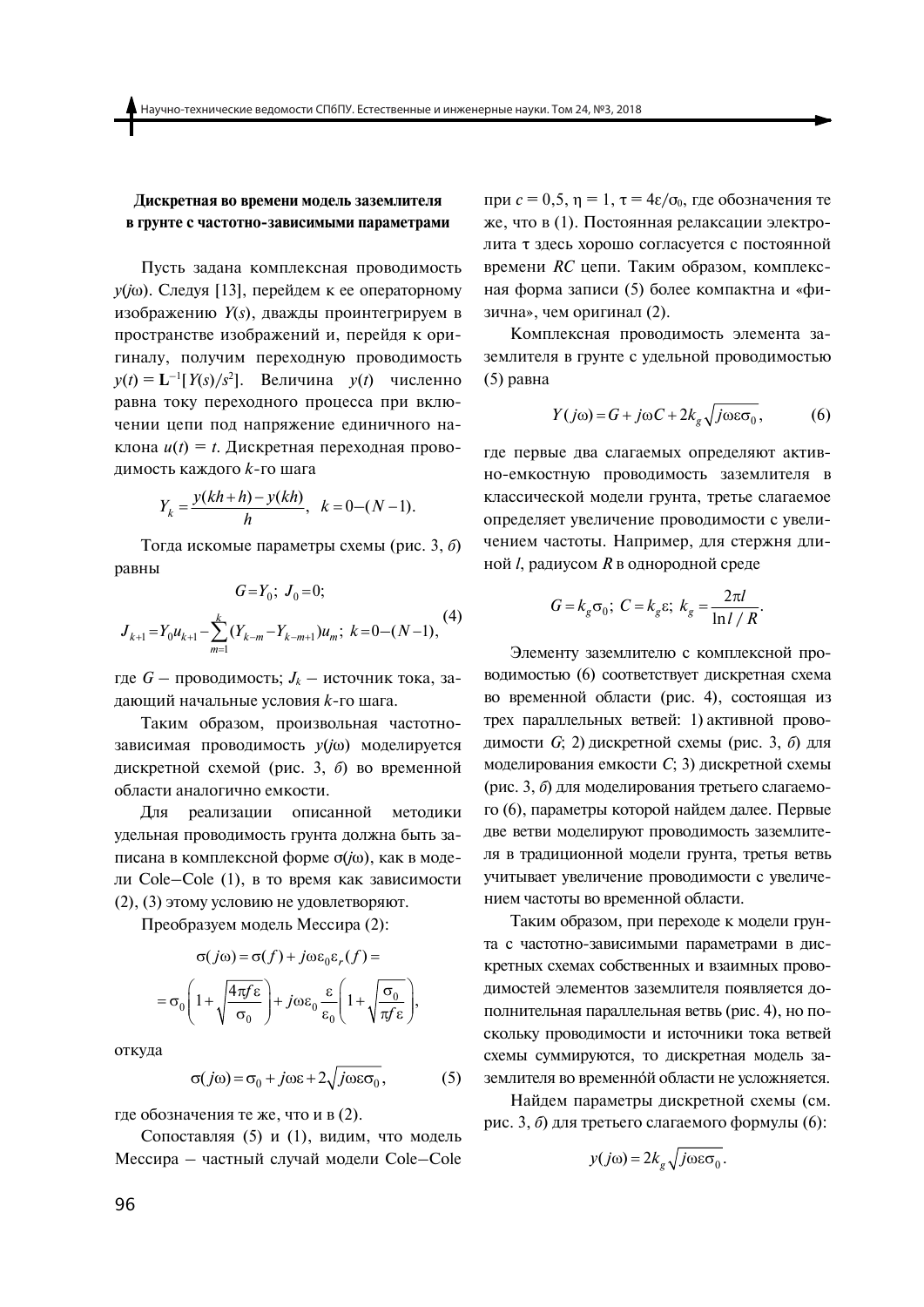

Рис. 4. Дискретная схема элемента заземлителя с частотно-зависимой проводимостью  $Y(j\omega)$  на временном шаге  $k-$ 

Fig. 4. Discrete circuit of the grounding system element with frequency-dependent conductance  $Y(j\omega)$  at time step k

Перейдем к операторному изображению

$$
y(s) = 2k_g \sqrt{s \varepsilon \sigma_0},
$$

дважды проинтегрируем в пространстве изображений и, перейдя к оригиналу, получим переходную проводимость

$$
y(t) = L^{-1} \left[ y(s) / s^2 \right] = 4k_g \sqrt{\frac{\varepsilon \sigma_0 t}{\pi}}.
$$

Тогда дискретная переходная проводимость на  $\theta$  in area  $k$ 

$$
Y_k = \frac{y(kh+h) - y(kh)}{h} = 4k_g \sqrt{\frac{\varepsilon \sigma_0}{\pi h}} (\sqrt{k+1} - \sqrt{k}).
$$

Она подставляется в формулы (4), которые определяют параметры дискретной схемы (рис. 3, б).

Дискретная переходная проводимость шага  $k$  по модели Алипио – Висакро (2) находится аналогично:

$$
Y_k = k_g \cdot 1,46 \cdot 10^{-3} (\varepsilon \sigma_0)^{0.27} \frac{(k+1)^{0.46} - k^{0.46}}{h^{0.54}}
$$

Таким образом, параметры дискретных схем (рис. 3, б и 4) проводимостей (собственной и взаимной) элемента заземлителя в модели грунта по Мессиру и Алипио - Висакро получены. Аналогичные преобразования из частотной во временную область могут быть выполнены для проводимости заземлителя в любой модели грунта с комплексной проводимостью σ(jω), т. е. разработанная методика обладает общностью. Она не приводит к увеличению числа элементов цепной модели заземлителя (рис. 2, б) и трудоемкости расчета во временной области. Частотный метод, который в настоящее время считается безальтернативным для данного класса задач, таковым не является.

## Результаты расчетов и верификация разработанной модели заземлителя

Найдем напряжение заземлителя (рис. 5) при воздействии импульсов тока разной длительности. Будем сопоставлять результаты в традиционной модели грунта ( $\sigma = \sigma_0 = \text{const}$ ) и грунте с частотно-зависимой удельной проводимостью  $\sigma(i\omega)$  по модели Алипио – Висакро. Расчеты выполним во временной и частотной области для верификации разработанной модели.

При переходе от модели  $\sigma$  = const к модели  $\sigma(i\omega)$  форма импульса напряжения заземлителя в высокоомном грунте существенно меняется (см. рис. 5). Причина в том, что в течение переходного процесса удельная проводимость уменьшается (увеличение времени эквива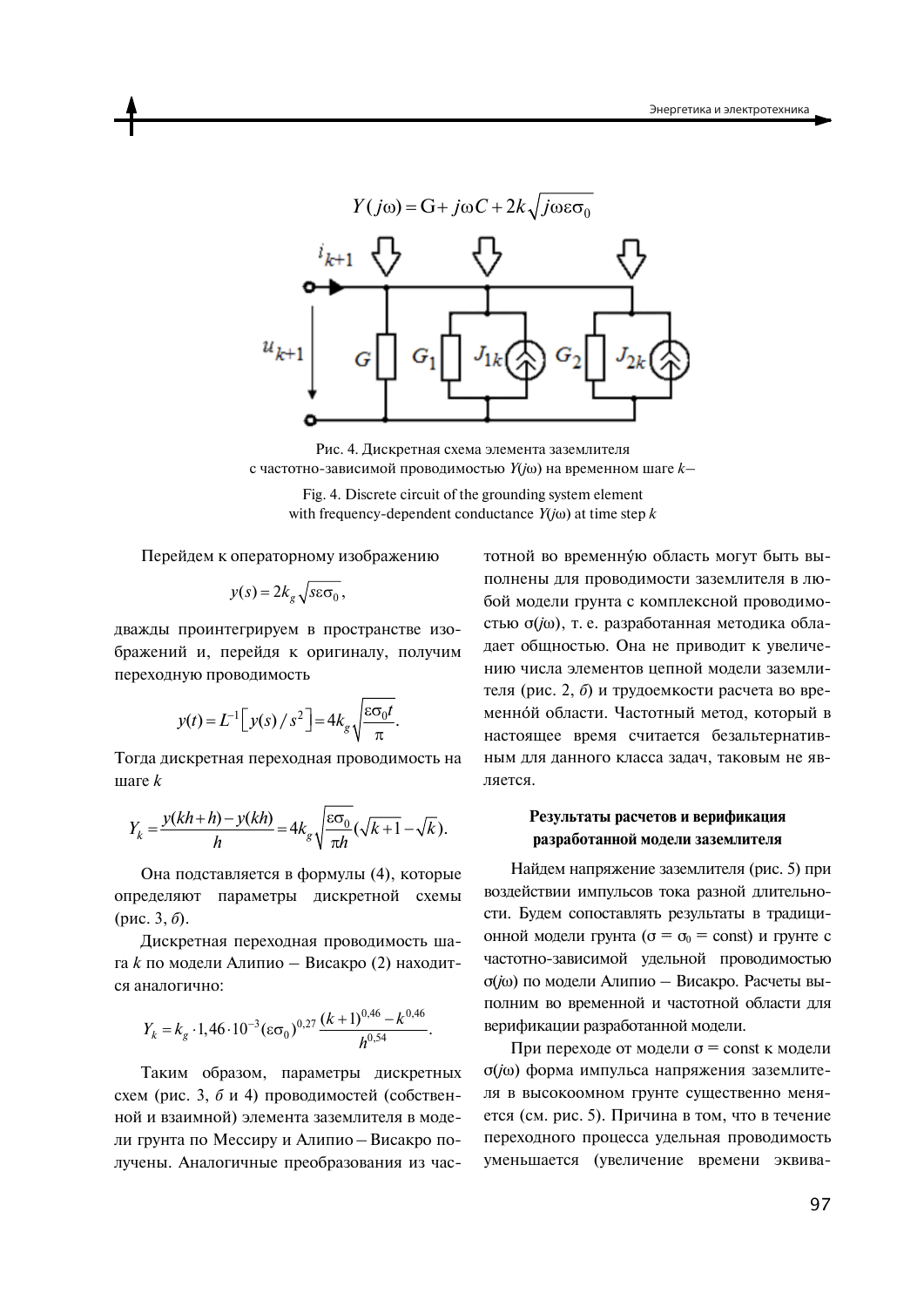лентно уменьшению частоты, с ее снижением удельная проводимость становится меньше), поэтому фронт импульса напряжения существенно сглаживается, а точка максимума запаздывает во времени. Уровень снижения максимума напряжения зависит от длительности импульса тока.

При воздействии типичного импульса тока молнии с коротким фронтом и относительно длительным затуханием (в задаче выбран стандартный грозовой импульс) максимум импульса напряжения уменьшается на 30 % (рис. 5, а). С увеличением длительности импульса (при неизменном фронте) снижение будет меньше, а в пределе (для бесконечно длинного импульса) уменьшения максимума не происходит. Причина в том, что при сглаживании фронта импульса максимум напряжения смещается за фронт волны, но если ток к этому моменту затухает незначительно, то и снижение максимума напряжения мало.

При воздействии срезанного (короткого) импульса тока, который возникает при обратном перекрытии изоляции опоры ВЛ, происходит существенное снижение максимума напряжения (больше, чем в два раза в данной задаче), поскольку в момент максимума напряжения ток существенно затухает (рис. 5, 6).

Аналогичные последствия для длинных и коротких импульсов вызывает импульсная корона проводов ВЛ. Таким образом, частотная зависимость удельной проводимости грунта новый фактор, исключающий распространение волн с крутым фронтом в ВЛ при высокоомном грунте.

Расчеты, выполненные частотным методом и методом Влаха во временной области (см. рис. 5), хорошо согласуются (расхождение в пределах 5 %), что подтверждает достоверность разработанной дискретной во времени модели заземлителя в грунте с частотнозависимыми параметрами.



Рис. 5. Потенциал в центре заземлителя при вводе импульса тока амплитудой 1 А с линейным фронтом длительностью: 1,2/50 мкс (*a*) и 1/5 мкс (*6*), рассчитанный разными методами:  $1 - \text{पи  $\sigma = \sigma_0$ ;$ 2 - при  $\sigma(j\omega)$  методом Влаха; 3 - при  $\sigma(j\omega)$  частотным методом. Параметры заземлителя: 20×20 м; шаг сетки – 5 м; стержни стальные;  $\mu_r = 200$ , диаметр 20 мм; глубина погружения 1 м; параметры грунта —  $\sigma_0 = 0.2$  мСм/м,  $\varepsilon_r = 10$ 

Fig. 5. Potential at the center of the grounding grid when input current impulse of 1 A amplitude with linear front of: 1,2/50  $\mu$ s (*a*) and 1/5  $\mu$ s (*6*), calculated: *1* – when  $\sigma = \sigma_0$ ; 2 – when  $\sigma(i\omega)$  using the Vlach method;  $3$  – when  $\sigma(i\omega)$  using the Fourier method; grounding grid parameters:  $20 \times 20$  m, grid step 5 m, steel rods,  $\mu_r$  = 200, diameter 20 mm, immersion depth 1 m; soil parameters:  $\sigma_0$  = 0,2 mS/m,  $\varepsilon_r$  = 10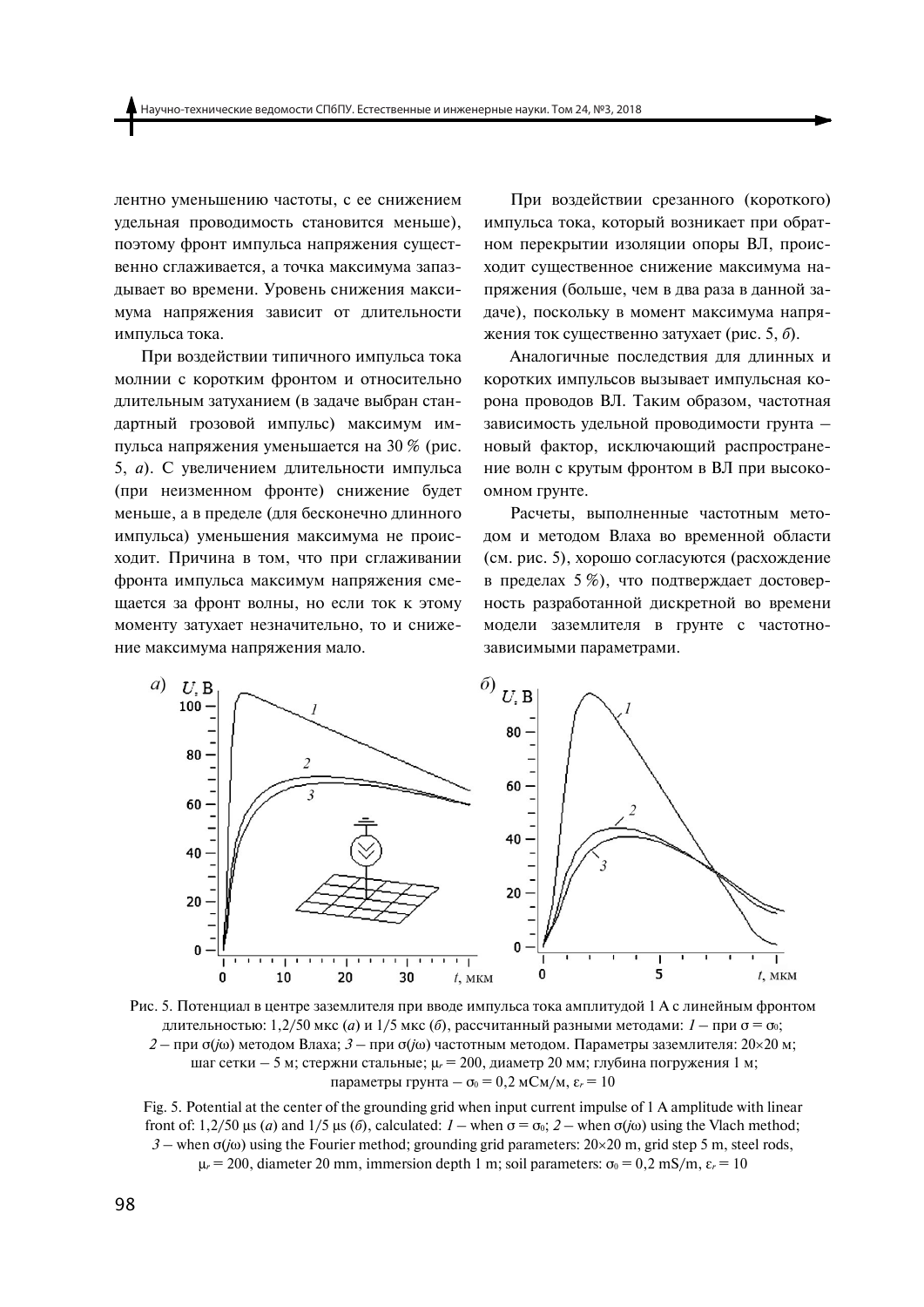### Обсуждение результатов и выводы

1. Удельная проводимость грунта - комплексная величина, зависящая от частоты. Она возрастает в несколько раз с увеличением частоты от 100 Гц до 1 МГц в высокоомном грунте (скальный, вечномерзлый), что следует учитывать при расчете заземлителей. Существующие проектные решения, полученные без учета этого фактора, могут быть неэффективными.

2. Переход к модели грунта с частотнозависимыми параметрами не требует изменения существующей модели заземлителя при расчетах импульсных процессов частотным методом. Однако ограниченная область применения и трудности с удовлетворением принципа причинности заставляют от него отказаться.

3. Разработана дискретная (во времени) модель заземлителя в грунте с произвольной КОМПЛЕКСНОЙ УДЕЛЬНОЙ ПРОВОДИМОСТЬЮ, ПОЗволяющая проводить расчеты импульсных троцессов во временной области стандартными методом дискретных схем и методом Влаха в точной постановке и без увеличения трудоемкости. Достоверность модели подтверждена сравнением с результатами расчета частотным методом.

4. Во временной области удельная проводимость максимальна в начале переходного процесса, далее она снижается и стремится к установившемуся значению  $\sigma_0$ . Отсюда уменьшение напряжения заземлителя и сглаживание фронта импульса по сравнению с использованием классической модели грунта с постоянной удельной проводимостью.

5. Чем короче фронт и длительность импульса тока, тем больше снижение максимума напряжения заземлителя в данном грунте. Срезанные импульсы тока, вызванные обратными перекрытиями изоляции опор ВЛ, затухают в наибольшей степени. Этот новый эффект, подобный действию импульсной короны на проводах ВЛ, облегчает выбор средств защиты от грозовых перенапряжений.

6. Действующие нормативные документы по проектированию заземлителей, электромагнитной совместимости, грозозащите следует скорректировать с учетом современных данных о частотных свойствах электропроводности грунтов, оказывающие существенное влияние на параметры заземлителей в высокоомном грунте. В требования к компьютерным программам по расчету заземлителей следует включить расчеты в грунте с частотнозависимыми параметрами.

### **СПИСОК ЛИТЕРАТУРЫ**

1. **Visacro S., Alipio R., Vale M.H.M., Pereira C.**  The response of grounding electrodes to lightning currents: The effect of frequency dependent soil resistivity and permittivity // IEEE Trans. Electromagnetic Compatibility. 2011. Vol. 53. No. 2. P. 401–406.

2. **Alipio R., Visacro S.** Modeling the frequency dependence of electrical parameters of soil // IEEE Trans. Electromagnetic Compatibility. 2014. Vol. 56. No. 5. P. 1163–1171.

3. **Visacro S., Alipio R., Pereira C., Guimaraes M., Schroeder M.A.O.** Lightning response of grounding grids: Simulated and experimental results // IEEE Trans. Electromagnetic Compatibility. 2015. Vol. 57. No. 1. P. 121–127.

4. **Alipio R., Visacro S.** Impulse efficiency of grounding electrodes: Effect of frequency-dependent

soil parameters // IEEE Trans. Power Delivery. 2014. Vol. 29. No. 2. P. 716–723.

5. **Akbari M., Sheshyekani K., Alemi M.R.** The effect of frequency dependence of soil electrical parameters on the lightning performance of grounding systems // IEEE Trans. Electromagnetic Compatibility. 2013. Vol. 55. No. 4. P. 739–746.

6. **Silveira F.H., Visacro S., Alipio R., De Conti A.** Lightning-Induced Voltages Over Lossy Ground: The Effect of Frequency Dependence of Electrical Parameters of Soil // IEEE Trans. Electromagnetic Compatibility. 2014. Vol. 56. No. 5. P. 1129–1136.

7. **Akbari M., Sheshyekani K., Pirayesh A., Rachidi F., Paolone M., Borghetti A., Nucci C.A.** Evaluation of lightning electromagnetic fields and their induced voltages on overhead lines considering the frequency de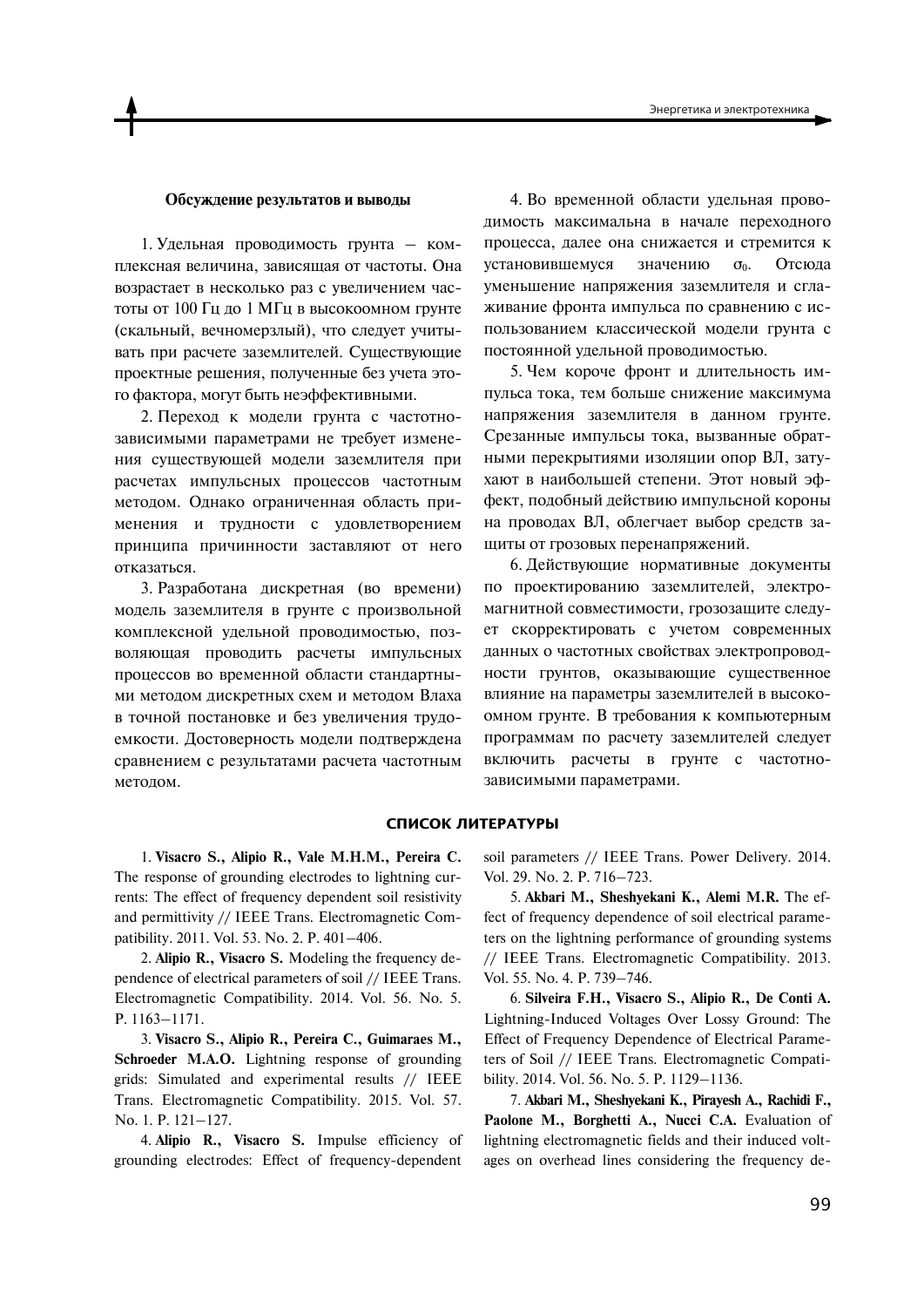pendence of soil electrical parameters // IEEE Trans. Electromagnetic Compatibility. 2013. Vol. 55. No. 5. P. 1210–1219.

8. **Cavka D., Mora N., Rachidi F.** A comparison of frequency-dependent soil models: application to the analysis of grounding systems // IEEE Trans. Electromagnetic Compatibility. 2014. Vol. 56. No. 2. P. 177–187.

9. **Luo S., Chen Z.** Iterative methods for extracting causal time-domain parameters // IEEE Trans. Microwave Theory and Techniques. 2005. Vol. 53. No.3. P. 969–976.

10. Becerra J., Vega F., Rachidi F. Extrapolation of a truncated spectrum with Hilbert transform for obtaining causal impulse responses // IEEE Trans. Electromagnetic Compatibility. 2017. Vol. 59. No. 2. P. 454–460.

11. Шишигин С.Л., Черепанов А.В., Шишигин Л.С. Расчет заземлителей в грунте с частотно-зависимыми параметрами // Известия Тульского государственного университета. Технические науки. 2018. № 6. С. 49-58.

12. Матвеев Б.К. Электроразведка. М.: Недра, 1990. 368 c.

13. Шишигин С.Л. Математические модели и методы расчета заземляющих устройств // Электричество. 2010. № 1. С. 16–23.

14. Влах И., Сингхал К. Машинные методы анализа и проектирования электронных схем. М.: Радио и связь. 1988. 560 с.

15. **Alipio R., Visacro S.** Time-domain analysis of frequency-dependent electrical parameters of soil // IEEE Trans. Electromagnetic Compatibility. 2017. Vol. 59. No. 3. P. 873–878.

#### **СВЕДЕНИЯ ОБ АВТОРАХ**

ШИШИГИН Сергей Леонидович – доктор технических наук заведующий кафедрой Вологодского  $\alpha$ *еосударственного университета* 

E-mail: ctod28@yandex.ru

ЧЕРЕПАНОВ Алексей Викторович – аспирант Вологодского государственного университета E-mail: alex1234\_91@mail.ru

ШИШИГИН Дмитрий Сергеевич – кандидат технических наук преподаватель Вологодского *ȃȎȑȓȄаȐȑȒвȅȍȍȎȃȎ ȓȍȈвȅȐȑȈȒȅȒа*

E-mail: shishigind@yandex.ru

#### $\mu$ ата поступления статьи в редакцию: 09.08.2018

#### **REFERENCES**

[1] **Visacro S., Alipio R., Vale M.H.M., Pereira C.**  The response of grounding electrodes to lightning currents: The effect of frequency dependent soil resistivity and permittivity. *IEEE Trans. Electromagnetic Compatibility*. 2011. Vol. 53. No. 2. P. 401–406.

[2] **Alipio R., Visacro S.** Modeling the frequency dependence of electrical parameters of soil. *IEEE Trans. Electromagnetic Compatibility*. 2014. Vol. 56. No. 5. P. 1163–1171.

[3] **Visacro S., Alipio R., Pereira C., Guimaraes M., Schroeder M.A.O.** Lightning response of grounding grids: Simulated and experimental results. *IEEE Trans. Electromagnetic Compatibility.* 2015. Vol. 57. No. 1. P. 121–127.

[4] **Alipio R., Visacro S.** Impulse efficiency of grounding electrodes: Effect of frequency-dependent soil parameters. *IEEE Trans. Power Delivery*. 2014. Vol. 29. No. 2. P. 716–723.

[5] **Akbari M., Sheshyekani K., Alemi M.R.** The effect of frequency dependence of soil electrical parameters on the lightning performance of grounding systems. *IEEE Trans. Electromagnetic Compatibility*. 2013. Vol. 55. No. 4. P. 739–746.

[6] **Silveira F.H., Visacro S., Alipio R., De Conti A.**  Lightning-Induced Voltages Over Lossy Ground: The Effect of Frequency Dependence of Electrical Parameters of Soil. *IEEE Trans. Electromagnetic Compatibility.* 2014. Vol. 56. No. 5. P. 1129–1136.

[7] **Akbari M., Sheshyekani K., Pirayesh A., Rachidi F., Paolone M., Borghetti A., Nucci C.A.** Evaluation of lightning electromagnetic fields and their induced voltages on overhead lines considering the frequency dependence of soil electrical parameters. *IEEE Trans. Electromagnetic Compatibility*. 2013. Vol. 55. No. 5. P. 1210–1219.

[8] **Cavka D., Mora N., Rachidi F.** A comparison of frequency-dependent soil models: application to the